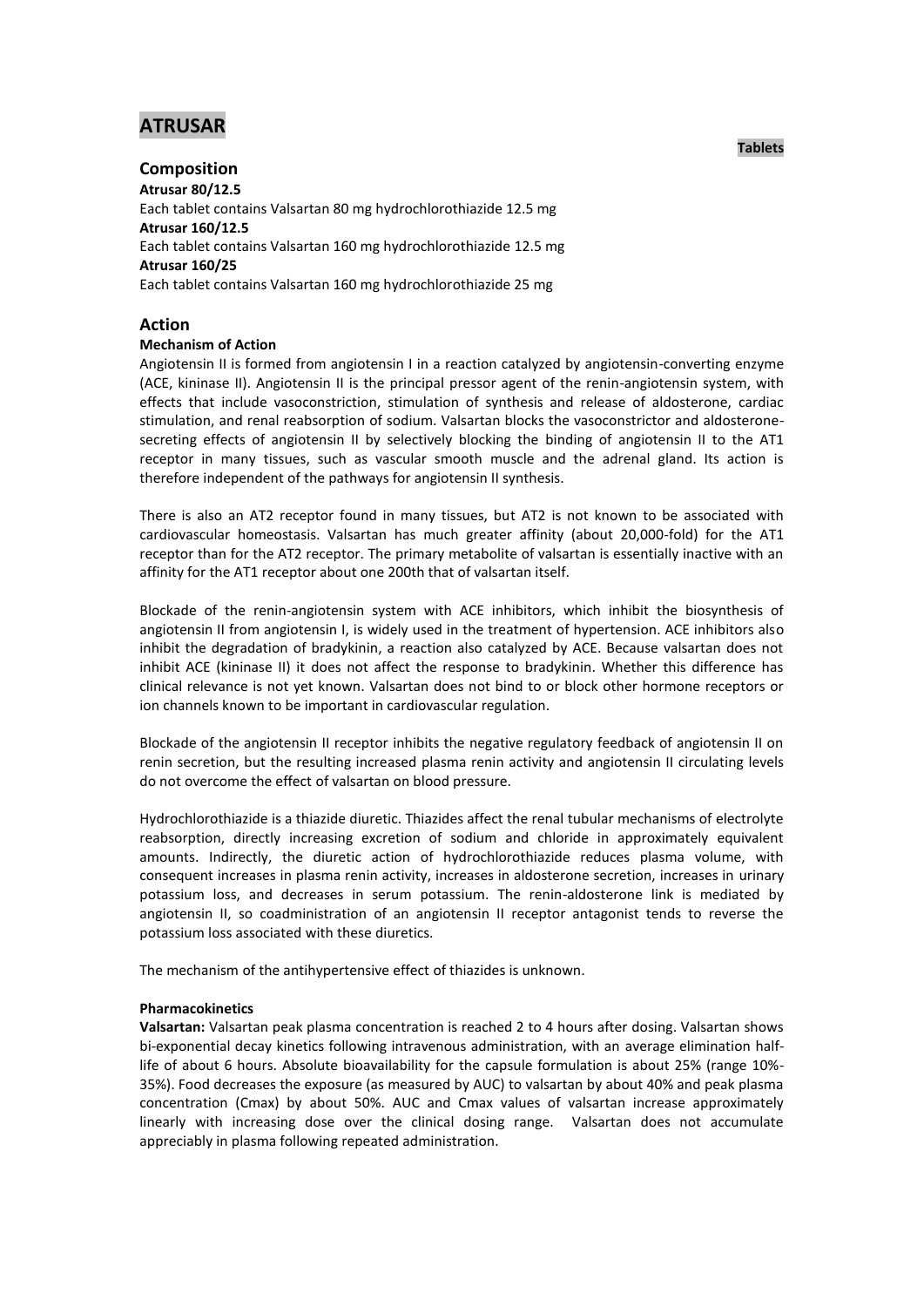**Hydrochlorothiazide:** Thiazide diuretics are eliminated by the kidney, with a terminal half-life of 5-15 hours.

*Geriatric:* Exposure (measured by AUC) to valsartan is higher by 70% and the half-life is longer by 35% in the elderly than in the young. No dosage adjustment is necessary

*Gender:* Pharmacokinetics of valsartan does not differ significantly between males and females.

*Race:* Pharmacokinetic differences due to race have not been studied.

*Renal Insufficiency:* There is no apparent correlation between renal function (measured by creatinine clearance) and exposure (measured by AUC) to valsartan in patients with different degrees of renal impairment. Consequently, dose adjustment is not required in patients with mild-to-moderate renal dysfunction. No studies have been performed in patients with severe impairment of renal function (creatinine clearance <10 mL/min). Valsartan is not removed from the plasma by hemodialysis. In the case of severe renal disease, exercise care with dosing of valsartan.

In a study of patients with impaired renal function (mean creatinine clearance of 19 mL/min), the halflife of hydrochlorothiazide elimination was lengthened to 21 hours.

*Hepatic Insufficiency:* On average, patients with mild-to-moderate chronic liver disease have twice the exposure (measured by AUC values) to valsartan of healthy volunteers (matched by age, sex, and weight). In general, no dosage adjustment is needed in patients with mild-to-moderate liver disease. Care should be exercised in patients with liver disease.

### **Distribution**

*Valsartan:* The steady state volume of distribution of valsartan after intravenous administration is small (17 L), indicating that valsartan does not distribute into tissues extensively. Valsartan is highly bound to serum proteins (95%), mainly serum albumin.

*Hydrochlorothiazide:* Hydrochlorothiazide crosses the placental but not the blood-brain barrier and is excreted in breast milk.

### **Metabolism**

*Valsartan:* The primary metabolite, accounting for about 9% of dose, is valeryl 4-hydroxy valsartan. The enzyme(s) responsible for valsartan metabolism have not been identified but do not seem to be CYP 450 isozymes.

*Hydrochlorothiazide:* Is not metabolized.

### **Excretion**

*Valsartan:* Valsartan, when administered as an oral solution, is primarily recovered in feces (about 83% of dose) and urine (about 13% of dose). The recovery is mainly as unchanged drug, with only about 20% of dose recovered as metabolites.

Following intravenous administration, plasma clearance of valsartan is about 2 L/h and its renal clearance is 0.62 L/h (about 30% of total clearance).

*Hydrochlorothiazide:* Hydrochlorothiazide is not metabolized but is eliminated rapidly by the kidney. At least 61% of the oral dose is eliminated as unchanged drug within 24 hours. The elimination halflife is between 5.8 and 18.9 hours.

### **Pharmacodynamics**

*Valsartan:* Valsartan inhibits the pressor effect of angiotensin II infusions. An oral dose of 80 mg inhibits the pressor effect by about 80% at peak with approximately 30% inhibition persisting for 24 hours. No information on the effect of larger doses is available.

Removal of the negative feedback of angiotensin II causes a 2- to 3-fold rise in plasma renin and consequent rise in angiotensin II plasma concentration in hypertensive patients. Minimal decreases in plasma aldosterone were observed after administration of valsartan; very little effect on serum potassium was observed.

In multiple-dose studies in hypertensive patients with stable renal insufficiency and patients with renovascular hypertension, valsartan had no clinically significant effects on glomerular filtration rate, filtration fraction, creatinine clearance, or renal plasma flow.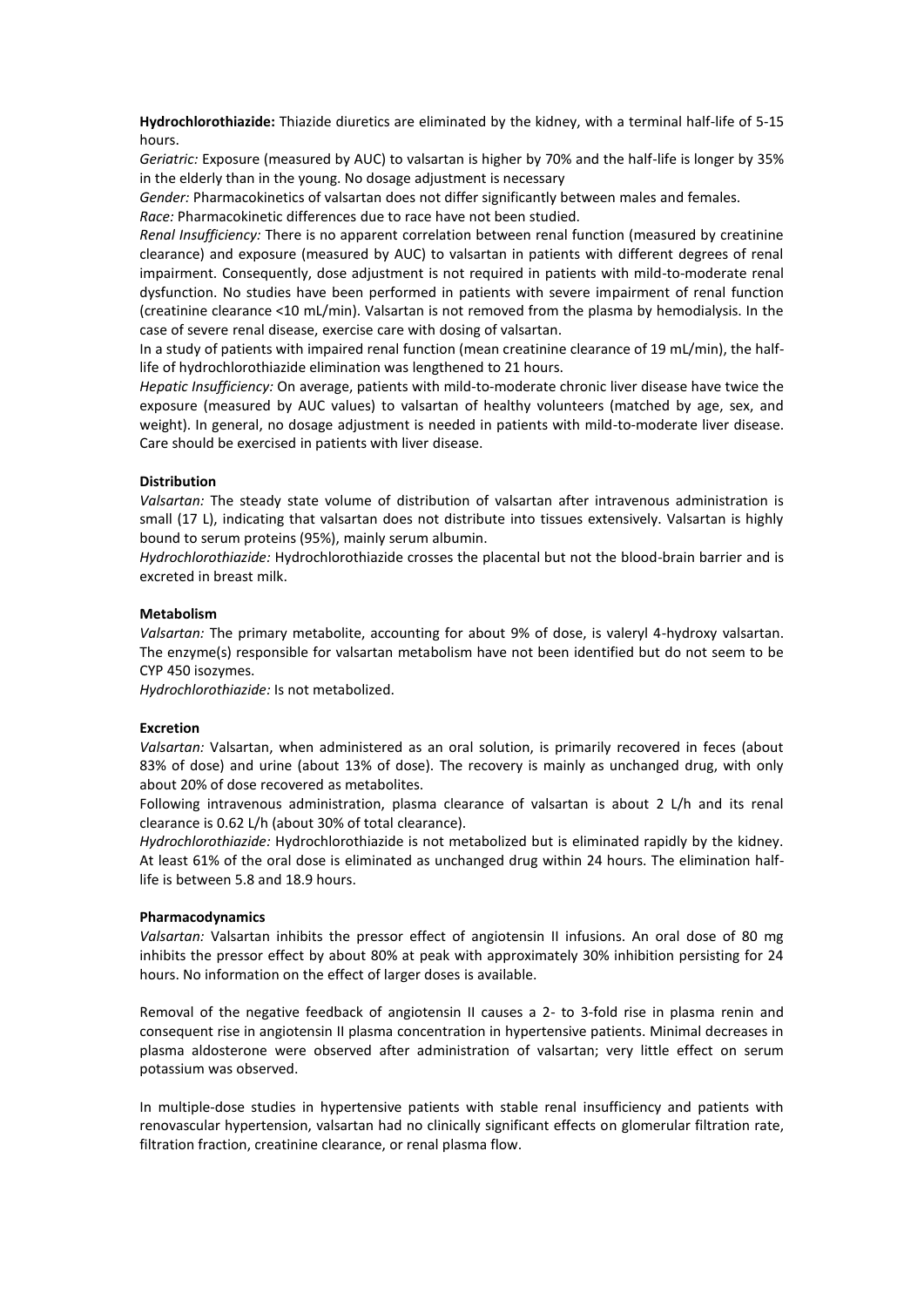In multiple-dose studies in hypertensive patients, valsartan had no notable effects on total cholesterol, fasting triglycerides, fasting serum glucose, or uric acid.

*Hydrochlorothiazide:* After oral administration of hydrochlorothiazide, diuresis begins within 2 hours, peaks in about 4 hours and lasts about 6 to 12 hours.

# **Indications**

- Atrusar (valsartan and hydrochlorothiazide) is indicated for the treatment of hypertension.
- Atrusar may be used in patients whose blood pressure is not adequately controlled on monotherapy.
- Atrusar may be used as initial therapy in patients who are likely to need multiple drugs to achieve blood pressure goals.
- The choice of Atrusar as initial therapy for hypertension should be based on an assessment of potential benefits and risks.

Patients with stage 2 hypertension are at a relatively high risk for cardiovascular events (such as strokes, heart attacks, and heart failure), kidney failure, and vision problems, so prompt treatment is clinically relevant. The decision to use a combination as initial therapy should be individualized and should be shaped by considerations such as baseline blood pressure, the target goal and the incremental likelihood of achieving goal with a combination compared to monotherapy. Individual blood pressure goals may vary based upon the patient's risk.

# **Contraindications**

- Hypersensitivity to any of the components (valsartan and hydrochlorothiazide) and to other sulfonamide-derived drugs.
- Pregnancy
- Severe hepatic impairment
- Biliary cirrhosis and cholestasis
- Anuria; severe renal impairment (creatinine clearance < 30 mL/min)
- Refractory Hypokalaemia, hyponatremia, hypercalcemia, and symptomatic hyperuricemia.

# **Adverse Reactions**

### **Clinical Trials Experience**

Because clinical studies are conducted under widely varying conditions, adverse reactions rates observed in the clinical studies of a drug cannot be directly compared to rates in the clinical studies of another drug and may not reflect the rates observed in practice. The adverse reaction information from clinical trials does, however, provide a basis for identifying the adverse events that appear to be related to drug use and for approximating rates.

### **Hypertension**

Valsartan and hydrochlorothiazide has been evaluated for safety in more than 5,700 patients, including over 990 treated for over 6 months, and over 370 for over 1 year.

Adverse experiences have generally been mild and transient in nature and have only infrequently required discontinuation of therapy. The overall incidence of adverse reactions with Valsartan/HCTZ was comparable to placebo.

The overall frequency of adverse reactions was neither dose-related nor related to gender, age, or race. In controlled clinical trials, discontinuation of therapy due to side effects was required in 2.3% of valsartan-hydrochlorothiazide patients and 3.1% of placebo patients. The most common reasons for discontinuation of therapy with Valsartan/HCTZ were headache and dizziness.

The only adverse reaction that occurred in controlled clinical trials in at least 2% of patients treated with Valsartan/HCTZ and at a higher incidence in valsartan-hydrochlorothiazide (n=4372) than placebo (n=262) patients was nasopharyngitis (2.4% vs. 1.9%).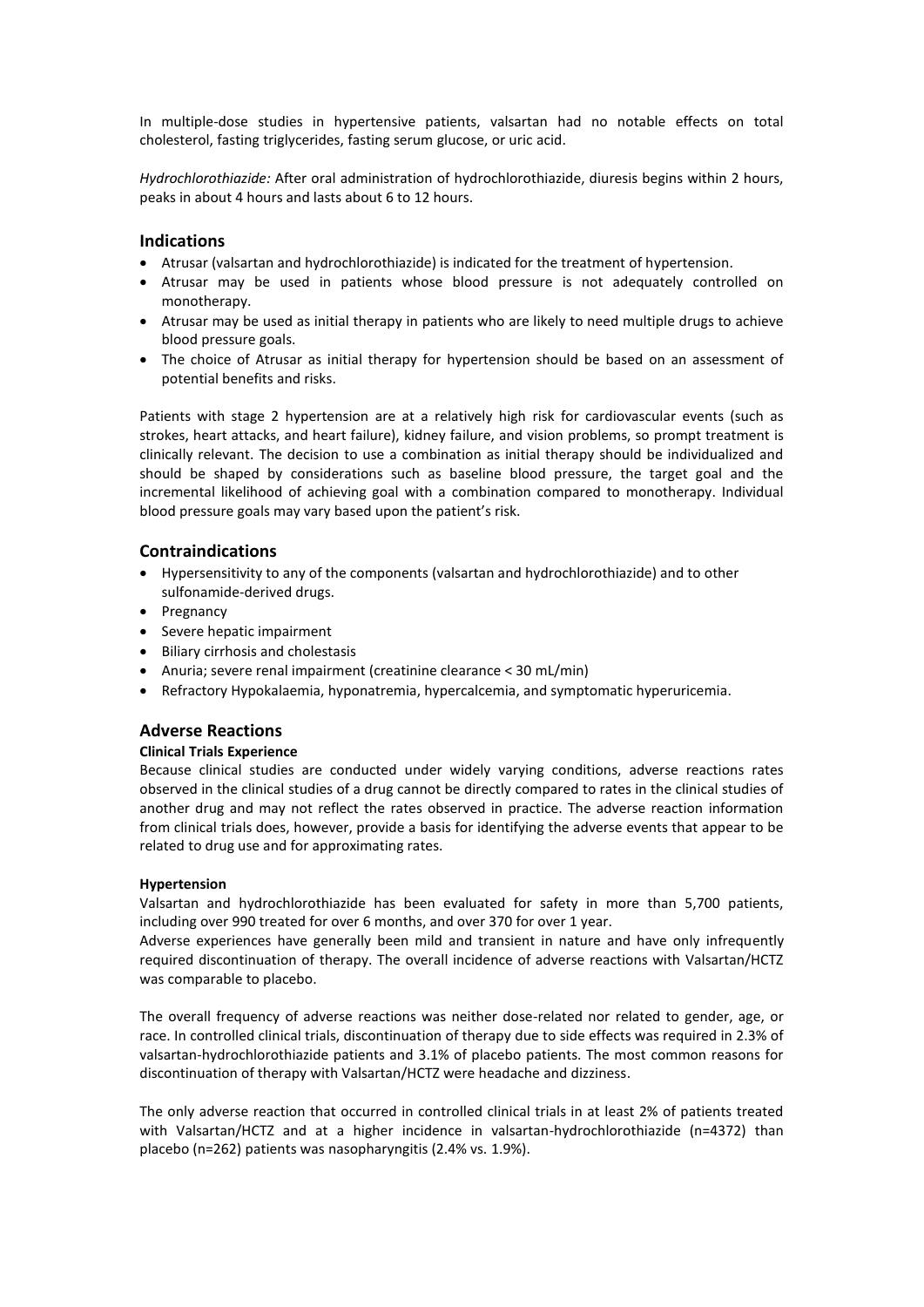Dose-related orthostatic effects were seen in less than 1% of patients. In individual trials, a doserelated increase in the incidence of dizziness was observed in patients treated with Valsartan/HCTZ. Other adverse reactions that have been reported with valsartan-hydrochlorothiazide ( > 0.2% of valsartan-hydrochlorothiazide patients in controlled clinical trials) without regard to causality, are listed below:

**Cardiovascular:** Palpitations and tachycardia

**Ear and Labyrinth:** Tinnitus and vertigo

**Gastrointestinal:** Dyspepsia, diarrhea, flatulence, dry mouth, nausea, abdominal pain, abdominal pain upper, and vomiting

**General and Administration Site Conditions:** Asthenia, chest pain, fatigue, peripheral edema and pyrexia

**Infections and Infestations:** Bronchitis, bronchitis acute, influenza, gastroenteritis, sinusitis, upper respiratory tract infection and urinary tract infection

**Investigations:** Blood urea increased

**Musculoskeletal:** Arthralgia, back pain, muscle cramps, myalgia, and pain in extremity

**Nervous System:** Dizziness postural, paresthesia, and somnolence

**Psychiatric:** Anxiety and insomnia

**Renal and Urinary:** Pollakiuria

**Reproductive System:** Erectile dysfunction

**Respiratory, Thoracic and Mediastinal:** Dyspnea, cough, nasal congestion, pharyngolaryngeal pain and sinus congestion

**Skin and Subcutaneous Tissue:** Hyperhidrosis and rash

#### **Vascular:** Hypotension

Other reported reactions seen less frequently in clinical trials included abnormal vision, anaphylaxis, bronchospasm, constipation, depression, dehydration, decreased libido, dysuria, epistaxis, flushing, gout, increased appetite, muscle weakness, pharyngitis, pruritus, sunburn, syncope, and viral infection.

#### *Initial Therapy - Hypertension*

In a clinical study in patients with severe hypertension (diastolic blood pressure ≥ 110 mmHg and systolic blood pressure ≥ 140 mmHg), the overall pattern of adverse reactions reported through six weeks of follow-up was similar in patients treated with Valsartan/HCTZ as initial therapy and in patients treated with valsartan as initial therapy. Comparing the groups treated with Valsartan/HCTZ (force-titrated to 320/25 mg) and valsartan (force-titrated to 320 mg), dizziness was observed in 6% and 2% of patients, respectively. Hypotension was observed in 1% of those patients receiving Valsartan/HCTZ and 0% of patients receiving valsartan. There were no reported cases of syncope in either treatment group. Laboratory changes with Valsartan/HCTZ as initial therapy in patients with severe hypertension were similar to those reported with Valsartan/HCTZ in patients with less severe hypertension.

# *Valsartan*

In trials in which valsartan was compared to an ACE inhibitor with or without placebo, the incidence of dry cough was significantly greater in the ACE inhibitor group (7.9%) than in the groups who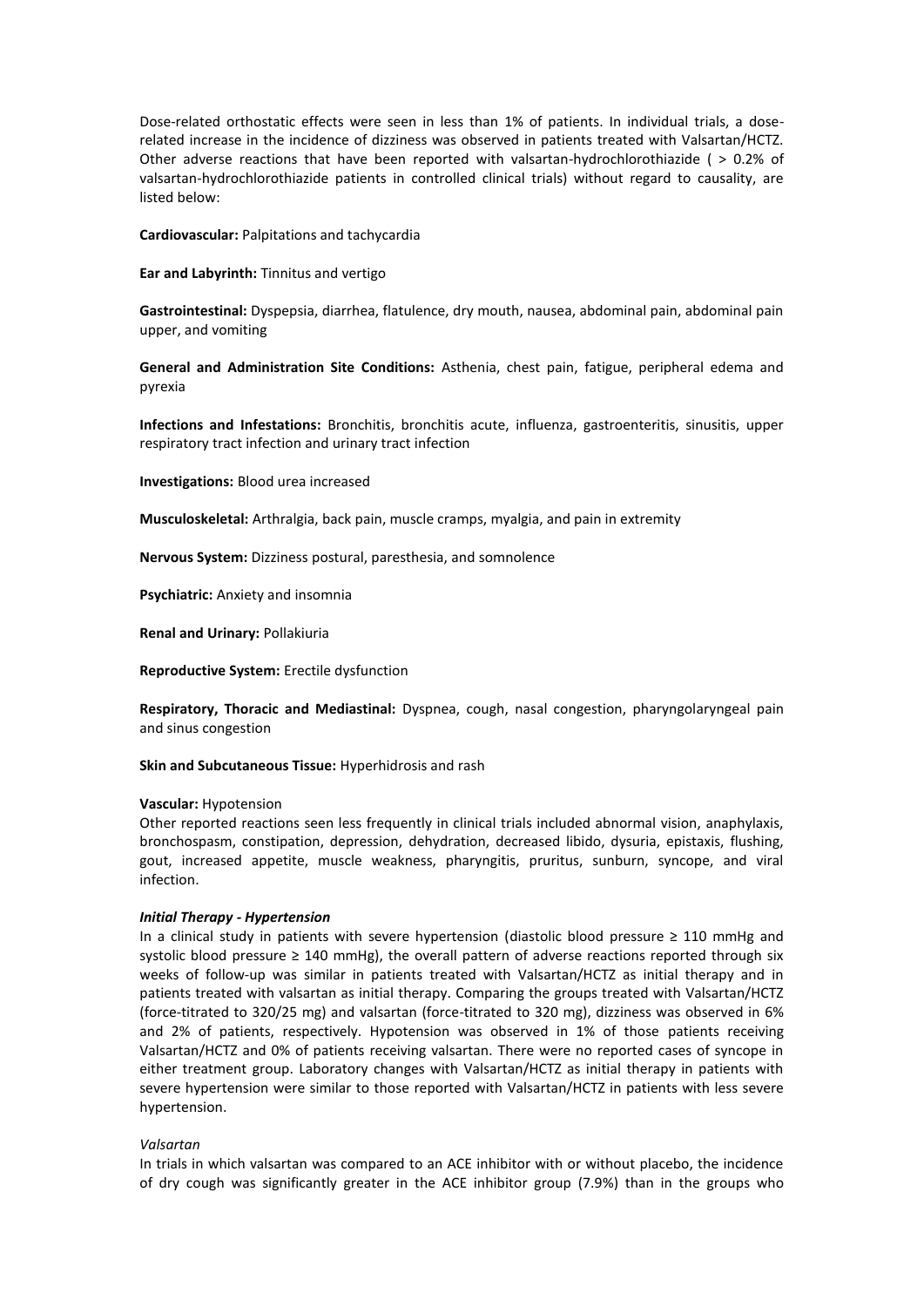received valsartan (2.6%) or placebo (1.5%). In a 129-patient trial limited to patients who had had dry cough when they had previously received ACE inhibitors, the incidences of cough in patients who received valsartan, hydrochlorothiazide, or lisinopril were 20%, 19%, 69% respectively (p < 0.001).

Other reported reactions seen less frequently in clinical trials included chest pain, syncope, anorexia, vomiting, and angioedema.

*Hydrochlorothiazide***:** Other adverse reactions not listed above that have been reported with hydrochlorothiazide, without regard to causality, are listed below:

**Body as a Whole:** weakness;

**Digestive:** pancreatitis, jaundice (intrahepatic cholestatic jaundice), sialadenitis, cramping, gastric irritation;

**Hematologic:** aplastic anemia, agranulocytosis, leukopenia, hemolytic anemia, thrombocytopenia;

**Hypersensitivity:** purpura, photosensitivity, urticaria, necrotizing angiitis (vasculitis and cutaneous vasculitis), fever,

Respiratory distress including pneumonitis and pulmonary edema, anaphylactic reactions;

**Metabolic:** hyperglycemia, glycosuria, hyperuricemia;

**Musculoskeletal:** muscle spasm;

**Nervous System/Psychiatric:** restlessness;

**Renal:** renal failure, renal dysfunction, interstitial nephritis;

**Skin:** erythema multiforme including Stevens-Johnson syndrome, exfoliative dermatitis including toxic epidermal necrolysis;

**Special Senses:** transient blurred vision, xanthopsia.

### **Clinical Laboratory Test Findings**

In controlled clinical trials, clinically important changes in standard laboratory parameters were rarely associated with administration of Valsartan/HCTZ.

*Creatinine/Blood Urea Nitrogen (BUN)***:** Minor elevations in creatinine and BUN occurred in 2% and 15% respectively, of patients taking Valsartan/HCTZ and 0.4% and 6% respectively, given placebo in controlled clinical trials.

*Hemoglobin and Hematocrit***:** Greater than 20% decreases in hemoglobin and hematocrit were observed in less than 0.1% of Valsartan/HCTZ patients, compared with 0% in placebo-treated patients.

*Liver Function Tests***:** Occasional elevations (greater than 150%) of liver chemistries occurred in Diovan HCT-treated patients.

*Neutropenia***:** Neutropenia was observed in 0.1% of patients treated with Valsartan/HCTZ and 0.4% of patients treated with placebo.

#### **Post marketing Experience**

The following additional adverse reactions have been reported in valsartan or valsartan/hydrochlorothiazide post marketing experience. Because these reactions are reported voluntarily from a population of uncertain size, it is not always possible to reliably estimate their frequency or establish a causal relationship to drug exposure.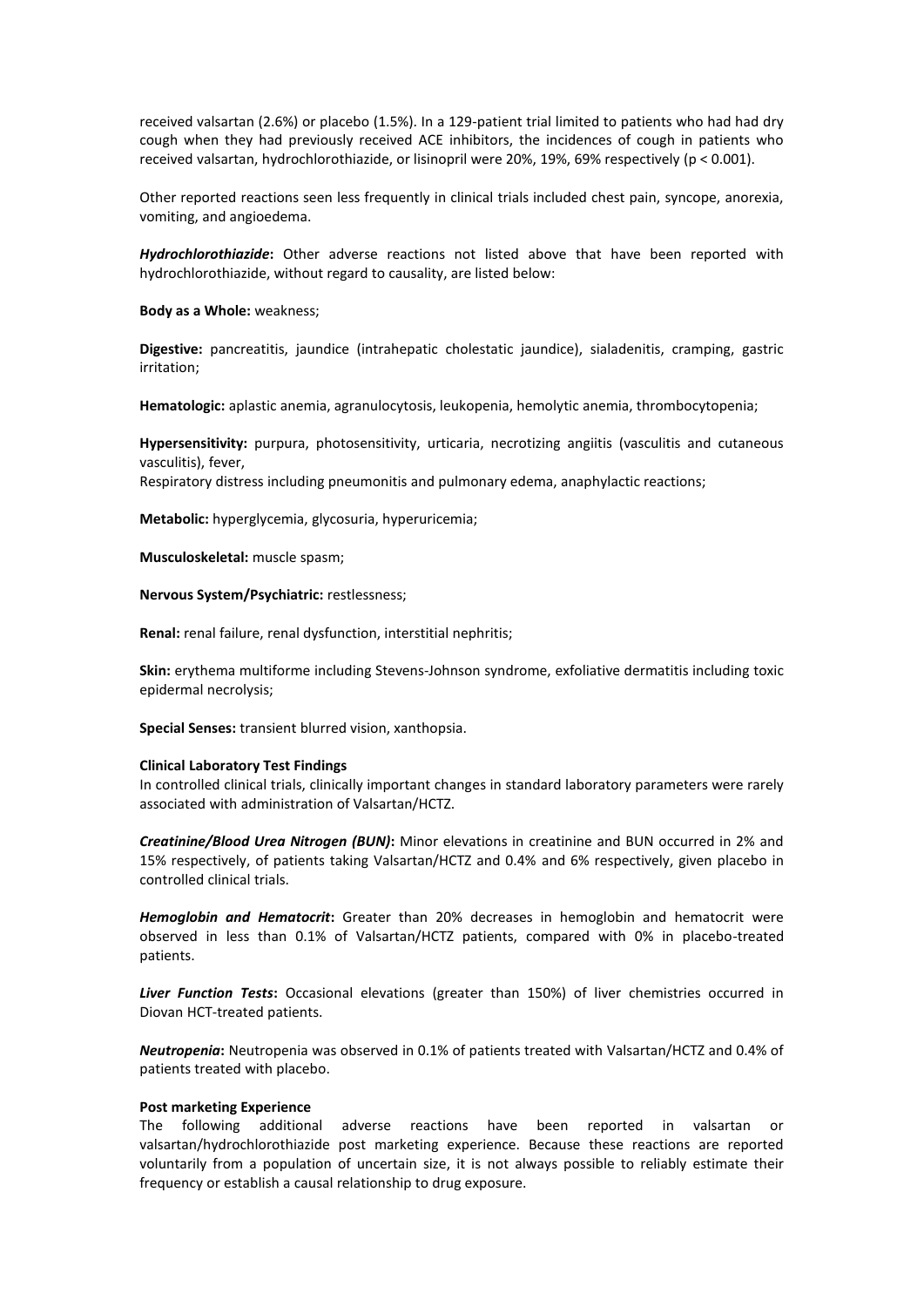**Hypersensitivity:** There are rare reports of angioedema. Some of these patients previously experienced angioedema with other drugs including ACE inhibitors. Valsartan/HCTZ should not be readministered to patients who have had angioedema.

**Digestive:** Elevated liver enzymes and very rare reports of hepatitis

**Renal:** Impaired renal function

**Clinical Laboratory Tests:** Hyperkalemia

**Dermatologic:** Alopecia **Vascular:** Vasculitis

#### **Nervous System:** Syncope

Rare cases of rhabdomyolysis have been reported in patients receiving angiotensin II receptor blockers.

#### *Hydrochlorothiazide*

The following additional adverse reactions have been reported in post-marketing experience with hydrochlorothiazide:

Acute renal failure, renal disorder, aplastic anemia, erythema multiforme, pyrexia, muscle spasm, asthenia, acute angle-closure glaucoma, bone marrow failure, worsening of diabetes control, hypokalemia, blood lipids increased, hyponatremia, hypomagnesemia, hypercalcemia, hypochloremic alkalosis, impotence, visual impairment.

Pathological changes in the parathyroid gland of patients with hypercalcemia and hypophosphataemia have been observed in a few patients on prolonged thiazide therapy. If hypercalcemia occurs, further diagnostic evaluation is necessary.

# **Warnings and Precautions**

### **Fetal/Neonatal Morbidity and Mortality**

Atrusar can cause fetal harm when administered to a pregnant woman. If this drug is used during pregnancy, or if the patient becomes pregnant while taking this drug, the patient should be apprised of the potential hazard to the fetus.

Drugs that act on the renin-angiotensin system can cause fetal and neonatal morbidity and mortality when used in pregnancy. In several dozen published cases, ACE inhibitor use during the second and third trimesters of pregnancy was associated with fetal and neonatal injury, including hypotension, neonatal skull hypoplasia, anuria, reversible or irreversible renal failure, and death.

Intrauterine exposure to thiazide diuretics is associated with fetal or neonatal jaundice, thrombocytopenia, and possibly other adverse reactions that have occurred in adults.

#### **Hypotension in Volume- and/or Salt-Depleted Patients**

Excessive reduction of blood pressure was rarely seen (0.7%) in patients with uncomplicated hypertension treated with (valsartan and hydrochlorothiazide) in controlled trials. In patients with an activated renin-angiotensin system, such as volume- and/or salt-depleted patients receiving high doses of diuretics, symptomatic hypotension may occur. This condition should be corrected prior to administration of (valsartan and hydrochlorothiazide), or the treatment should start under close medical supervision.

If hypotension occurs, the patient should be placed in the supine position and, if necessary, given an intravenous infusion of normal saline. A transient hypotensive response is not a contraindication to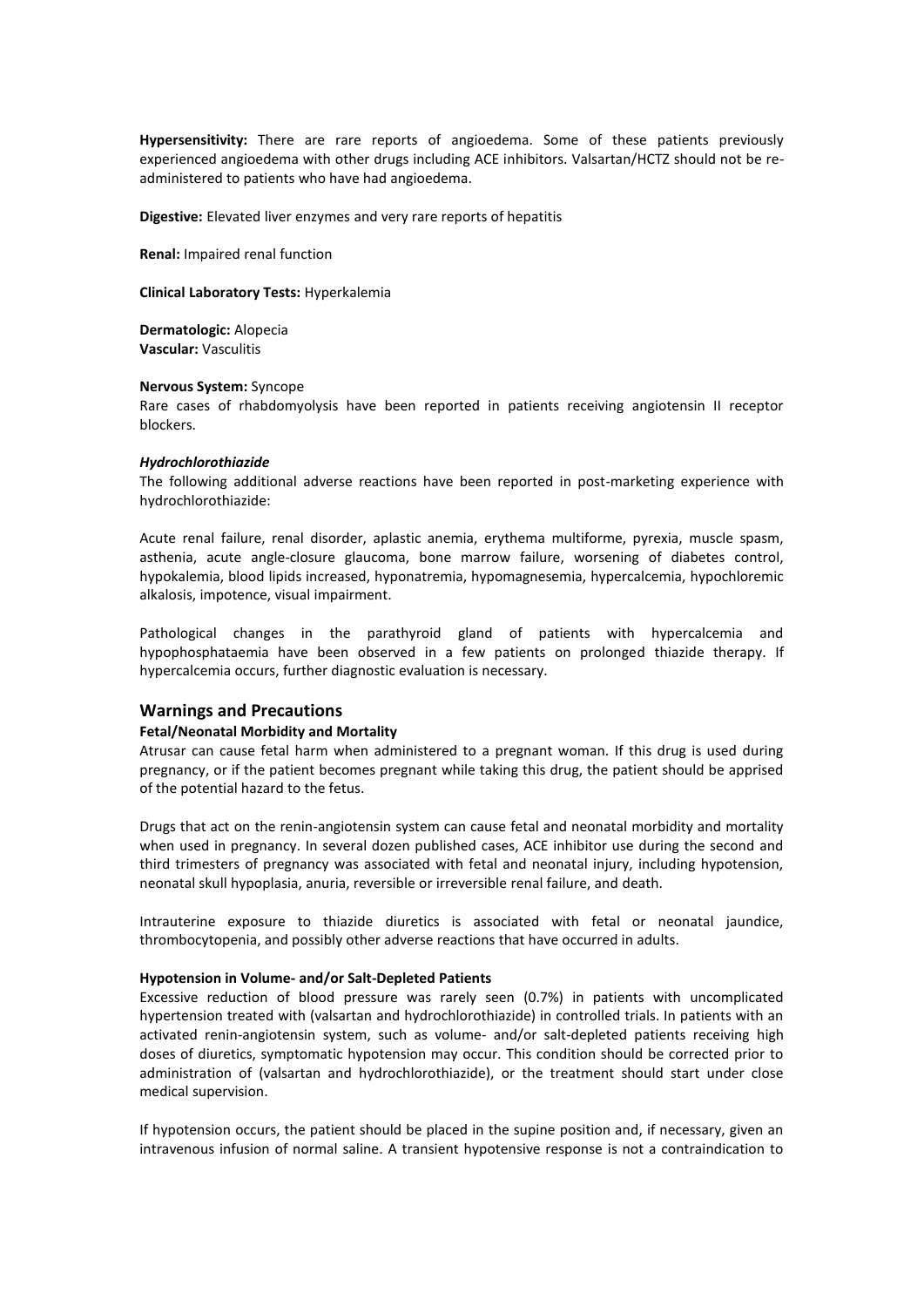further treatment, which usually can be continued without difficulty once the blood pressure has stabilized.

#### **Impaired Hepatic Function**

*Hydrochlorothiazide:* Thiazide diuretics should be used with caution in patients with impaired hepatic function or progressive liver disease, since minor alterations of fluid and electrolyte balance may precipitate hepatic coma.

*Valsartan:* As the majority of valsartan is eliminated in the bile, patients with mild-to-moderate hepatic impairment, including patients with biliary obstructive disorders, showed lower valsartan clearance (higher AUCs). Care should be exercised in administering valsartan to these patients.

#### **Hypersensitivity Reaction**

*Hydrochlorothiazide:* Hypersensitivity reactions to hydrochlorothiazide may occur in patients with or without a history of allergy or bronchial asthma, but are more likely in patients with such a history.

#### **Systemic Lupus Erythematosus**

*Hydrochlorothiazide:* Thiazide diuretics have been reported to cause exacerbation or activation of systemic lupus erythematosus.

### **Lithium Interaction**

*Hydrochlorothiazide:* Lithium generally should not be given with thiazides.

#### **Serum Electrolytes**

*Valsartan – Hydrochlorothiazide:* In the controlled trials of various doses of the combination of valsartan and hydrochlorothiazide the incidence of hypertensive patients who developed hypokalemia (serum potassium <3.5 mEq/L) was 3.0%; the incidence of hyperkalemia (serum potassium >5.7 mEq/L) was 0.4%.

*Hydrochlorothiazide:* All patients receiving thiazide therapy should be observed for clinical signs of fluid or electrolyte imbalance: hyponatremia, hypochloremic alkalosis, and hypokalemia. Serum and urine electrolyte determinations are particularly important when the patient is vomiting excessively or receiving parenteral fluids. Warning signs or symptoms of fluid and electrolyte imbalance, irrespective of cause, include dryness of mouth, thirst, weakness, lethargy, drowsiness, restlessness, confusion, seizures, muscle pains or cramps, muscular fatigue, hypotension, oliguria, tachycardia, and gastrointestinal disturbances such as nausea and vomiting.

Hypokalemia may develop, especially with brisk diuresis, when severe cirrhosis is present, or after prolonged therapy.

Interference with adequate oral electrolyte intake will also contribute to hypokalemia. Hypokalemia may cause cardiac arrhythmia and may also sensitize or exaggerate the response of the heart to the toxic effects of digitalis (e.g., increased ventricular irritability).

Although any chloride deficit is generally mild and usually does not require specific treatment except under extraordinary circumstances (as in liver disease or renal disease), chloride replacement may be required in the treatment of metabolic alkalosis.

Dilutional hyponatremia may occur in edematous patients in hot weather; appropriate therapy is water restriction, rather than administration of salt except in rare instances when the hyponatremia is life-threatening. In actual salt depletion, appropriate replacement is the therapy of choice.

Hyperuricemia may occur or frank gout may be precipitated in certain patients receiving thiazide therapy.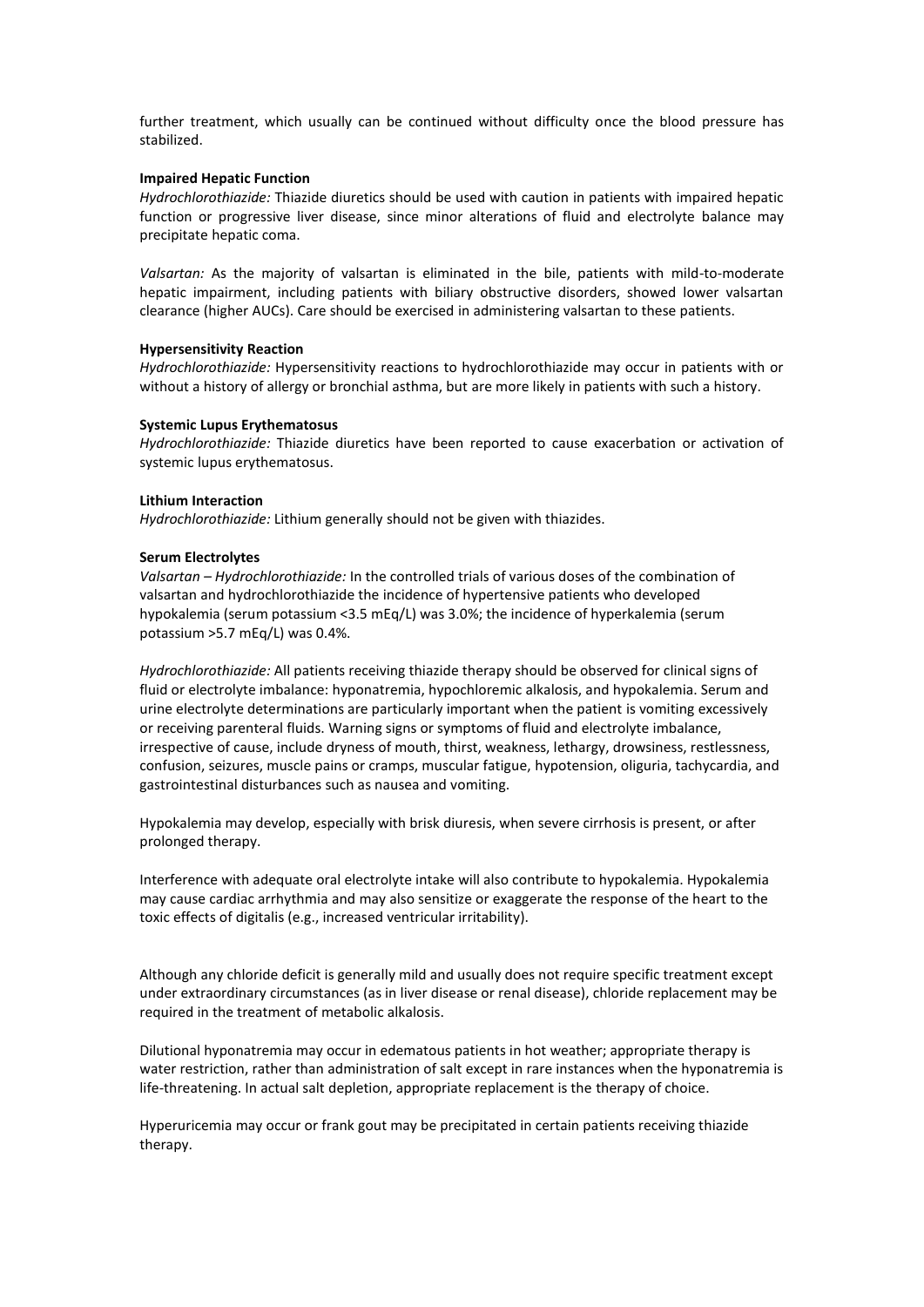In diabetic patients, dosage adjustments of insulin or oral hypoglycemic agents may be required. Hyperglycemia may occur with thiazide diuretics. Thus latent diabetes mellitus may become manifest during thiazide therapy.

The antihypertensive effects of the drug may be enhanced in the postsympathectomy patient. If progressive renal impairment becomes evident, consider withholding or discontinuing diuretic therapy.

Thiazides have been shown to increase the urinary excretion of magnesium; this may result in hypomagnesemia.

Thiazides may decrease urinary calcium excretion. Thiazides may cause intermittent and slight elevation of serum calcium in the absence of known disorders of calcium metabolism. Marked hypercalcemia may be evidence of hidden hyperparathyroidism. Thiazides should be discontinued before carrying out tests for parathyroid function.

Increases in cholesterol and triglyceride levels may be associated with thiazide diuretic therapy.

### **Impaired Renal Function**

*Valsartan:* As a consequence of inhibiting the renin-angiotensin-aldosterone system, changes in renal function may be anticipated in susceptible individuals. In patients whose renal function may depend on the activity of the renin-angiotensin-aldosterone system (e.g., patients with severe congestive heart failure), treatment with angiotensin-converting enzyme inhibitors and angiotensin receptor antagonists has been associated with oliguria and/or progressive azotemia and (rarely) with acute renal failure and/or death. Similar outcomes have been reported with valsartan.

In studies of ACE inhibitors in patients with unilateral or bilateral renal artery stenosis, increases in serum creatinine or blood urea nitrogen have been reported. In a 4-day trial of valsartan in 12 patients with unilateral renal artery stenosis, no significant increases in serum creatinine or blood urea nitrogen were observed. There has been no long-term use of valsartan in patients with unilateral or bilateral renal artery stenosis, but an effect similar to that seen with ACE inhibitors should be anticipated.

*Hydrochlorothiazide:* Thiazides should be used with caution in severe renal disease. In patients with renal disease, thiazides may precipitate azotemia. Cumulative effects of the drug may develop in patients with impaired renal function.

#### **Pregnancy**

#### *Category D*

There is positive evidence of human fetal risk based on adverse reaction data from investigational or marketing experience or studies in humans, but potential benefits may warrant use of the drug in pregnant women despite potential risks.

#### **Nursing Mothers**

It is not known whether valsartan is excreted in human milk. Because many drugs are excreted into human milk and because of the potential for adverse reactions in nursing infants from valsartan, a decision should be made whether to discontinue nursing or discontinue the drug, taking into account the importance of the drug to the mother.

#### **Pediatric Use**

Safety and effectiveness of (valsartan and hydrochlorothiazide) in pediatric patients have not been established.

#### **Geriatric Use**

No overall difference in the efficacy or safety of valsartan was observed in this patient population, but greater sensitivity of some older individuals cannot be ruled out.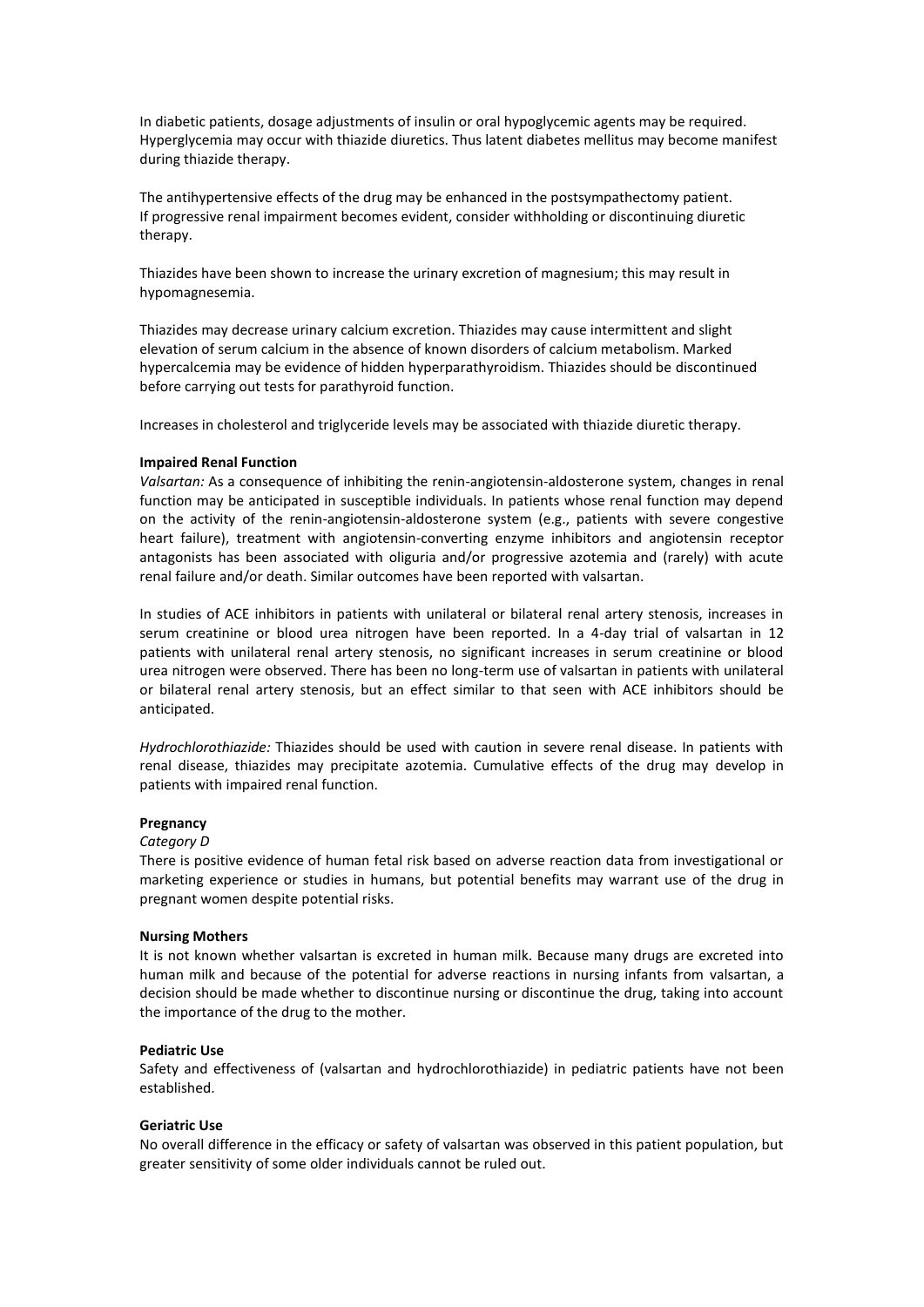# **Drug Interactions**

# **Valsartan**

No clinically significant pharmacokinetic interactions were observed when valsartan was coadministered with amlodipine, atenolol, cimetidine, digoxin, furosemide, glyburide, hydrochlorothiazide, or indomethacin. The valsartan-atenolol combination was more antihypertensive than either component, but it did not lower the heart rate more than atenolol alone.

Coadministration of valsartan and warfarin did not change the pharmacokinetics of valsartan or the time-course of the anticoagulant properties of warfarin.

*CYP 450 Interactions***:** In vitro metabolism studies indicate that CYP 450 mediated drug interactions between valsartan and co-administered drugs are unlikely because of the low extent of metabolism.

*Transporters***:** The results from an *in vitro* study with human liver tissue indicate that valsartan is a substrate of the hepatic uptake transporter OATP1B1 and the hepatic efflux transporter MRP2. Coadministration of inhibitors of the uptake transporter (rifampin, cyclosporine) or efflux transporter (ritonavir) may increase the systemic exposure to valsartan.

*Non-Steroidal Anti-Inflammatory Agents including Selective Cyclooxygenase-2 Inhibitors (COX-2 Inhibitors)***:** In patients who are elderly, volume-depleted (including those on diuretic therapy), or with compromised renal function, coadministration of NSAIDs, including selective COX-2 inhibitors, with angiotensin II receptor antagonists, including valsartan, may result in deterioration of renal function, including possible acute renal failure. These effects are usually reversible. Monitor renal function periodically in patients receiving valsartan and NSAID therapy.

The antihypertensive effect of angiotensin II receptor antagonists, including valsartan may be attenuated by NSAIDs including selective COX-2 inhibitors.

*Potassium***:** Concomitant use of valsartan with other agents that block the renin-angiotensin system, potassium sparing diuretics (e.g. spironolactone, triamterene, and amiloride), potassium supplements, or salt substitutes containing potassium may lead to increases in serum potassium and in heart failure patients to increases in serum creatinine. If co-medication is considered necessary, monitoring of serum potassium is advisable.

*Dual Blockade of the Renin-Angiotensin System (RAS)***:** Dual blockade of the RAS with angiotensin receptor blockers, ACE inhibitors, or aliskiren is associated with increased risks of hypotension, hyperkalemia, and changes in renal function (including acute renal failure) compared to monotherapy. Closely monitor blood pressure, renal function and electrolytes in patients on Valsartan/HCTZ and other agents that affect the RAS.

Do not co-administer aliskiren with Valsartan/HCTZ in patients with diabetes. Avoid use of aliskiren with Valsartan/HCTZ in patients with renal impairment (GFR < 60 ml/min).

*Hydrochlorothiazide***:** When administered concurrently, the following drugs may interact with thiazide diuretics:

*Antidiabetic Drugs (oral agents and insulin)* **-** Dosage adjustment of the antidiabetic drug may be required.

*Lithium* **-** Diuretic agents increase the risk of lithium toxicity. Refer to the package insert for lithium preparations before use of such preparations with Valsartan/HCTZ. Monitoring of serum lithium concentrations is recommended during concurrent use.

*Nonsteroidal Anti-inflammatory Drugs (NSAIDS and COX-2 selective inhibitors)* **-** When Valsartan/HCTZ and nonsteroidal anti-inflammatory agents are used concomitantly, the patient should be observed closely to determine if the desired effect of the diuretic is obtained.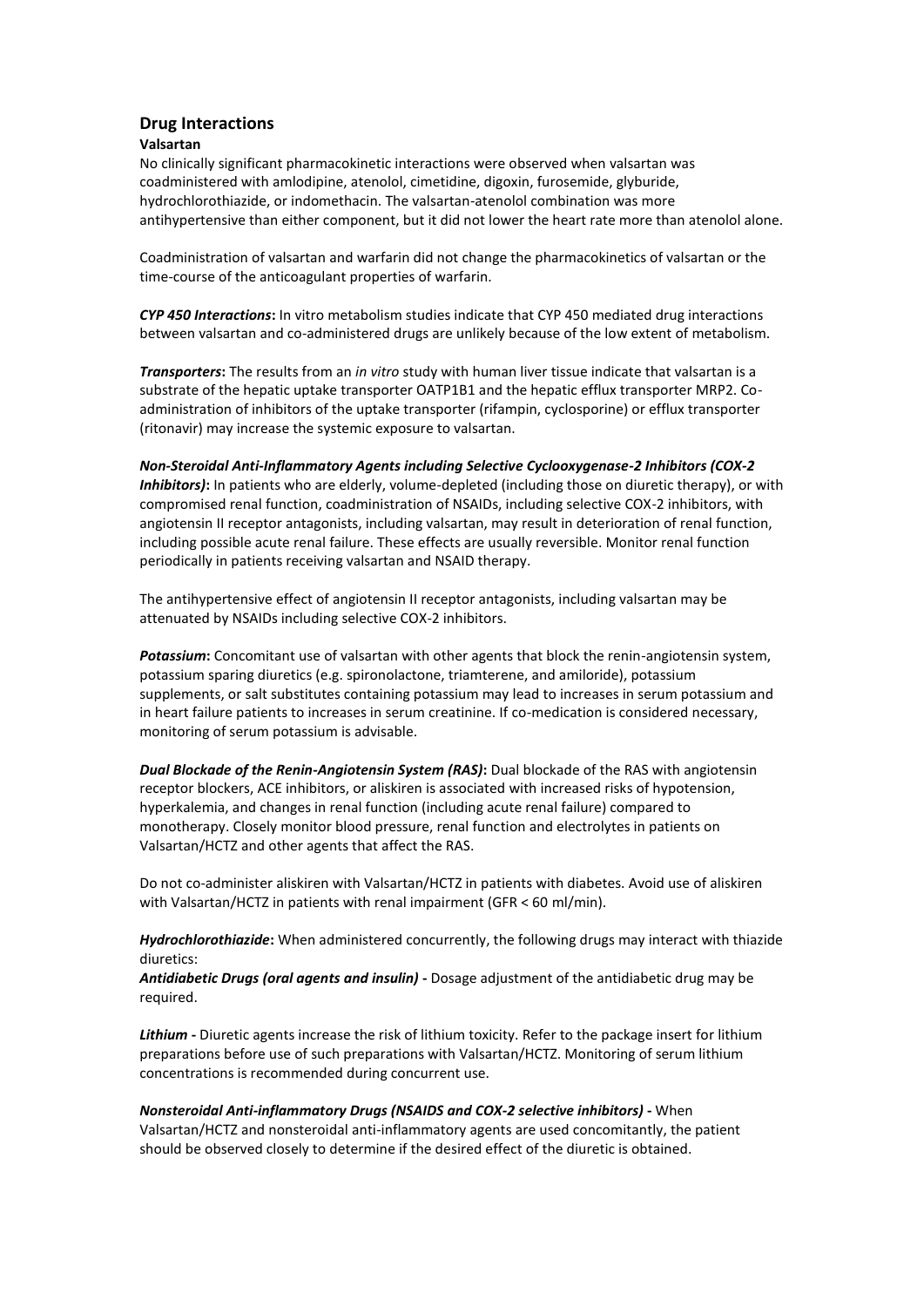*Carbamazepine* **–** May lead to symptomatic hyponatremia.

*Ion exchange resins***:** Staggering the dosage of hydrochlorothiazide and ion exchange resins (e.g., cholestyramine, colestipol) such that hydrochlorothiazide is administered at least 4 hours before or 4- 6 hours after the administration of resins would potentially minimize the interaction.

*Cyclosporine***:** Concomitant treatment with cyclosporine may increase the risk of hyperuricemia and gout-type complications.

# **Dosage and Administration**

The recommended dose of Atrusar is 1 coated tablet per day. When clinically appropriate either 80 mg valsartan and 12.5 mg hydrochlorothiazide or 160 mg valsartan and 12.5 mg hydrochlorothiazide may be used, when necessary 160 mg valsartan and 25 mg hydrochlorothiazide. The maximum antihypertensive effect is seen within 2 to 4 weeks.

# **Renal impairment**

No dosage adjustment is required for patients with mild to moderate renal impairment (Glomerular Filtration Rate (GFR) ≥30 mL/min). Due to the hydrochlorothiazide component, Atrusar is contraindicated in patients with anuria and should be used with caution in patients with severe renal impairment (GFR <30 mL/min). Thiazide diuretics are ineffective as monotherapy in severe renal impairment (GFR <30 mL/min) but may be useful in these patients, when used with due caution in combination with a loop diuretic even in patients with GFR <30 mL/min.

# **Hepatic impairment**

No dosage adjustment is required in patients with mild to moderate hepatic impairment. Due to the hydrochlorothiazide component, Atrusar should be used with particular caution in patients with severe hepatic impairment. Due to the valsartan component, Atrusar should be used with particular caution in patients with biliary obstructive disorders.

### **Paediatrics (below 18 years)**

The safety and efficacy of Atrusar have not been established in children below the age of 18 years.

# **Overdosage**

# *Valsartan – Hydrochlorothiazide*

Limited data are available related to overdosage in humans. The most likely manifestations of overdosage would be hypotension and tachycardia; bradycardia could occur from parasympathetic (vagal) stimulation. Depressed level of consciousness, circulatory collapse and shock have been reported. If symptomatic hypotension should occur, supportive treatment should be instituted.

Valsartan is not removed from the plasma by dialysis.

The degree to which hydrochlorothiazide is removed by hemodialysis has not been established. The most common signs and symptoms observed in patients are those caused by electrolyte depletion (hypokalemia, hypochloremia, hyponatremia) and dehydration resulting from excessive diuresis. If digitalis has also been administered, hypokalemia may accentuate cardiac arrhythmias.

In rats and marmosets, single oral doses of valsartan up to 1524 and 762 mg/kg in combination with hydrochlorothiazide at doses up to 476 and 238 mg/kg, respectively, were very well tolerated without any treatment-related effects. These no adverse effect doses in rats and marmosets, respectively, represent 46.5 and 23 times the maximum recommended human dose (MRHD) of valsartan and 188 and 113 times the MRHD of hydrochlorothiazide on a mg/m<sup>2</sup> basis. (Calculations assume an oral dose of 320 mg/day valsartan in combination with 25 mg/day hydrochlorothiazide and a 60-kg patient.)

### *Valsartan*

Valsartan was without grossly observable adverse effects at single oral doses up to 2000 mg/kg in rats and up to 1000 mg/kg in marmosets, except for salivation and diarrhea in the rat and vomiting in the